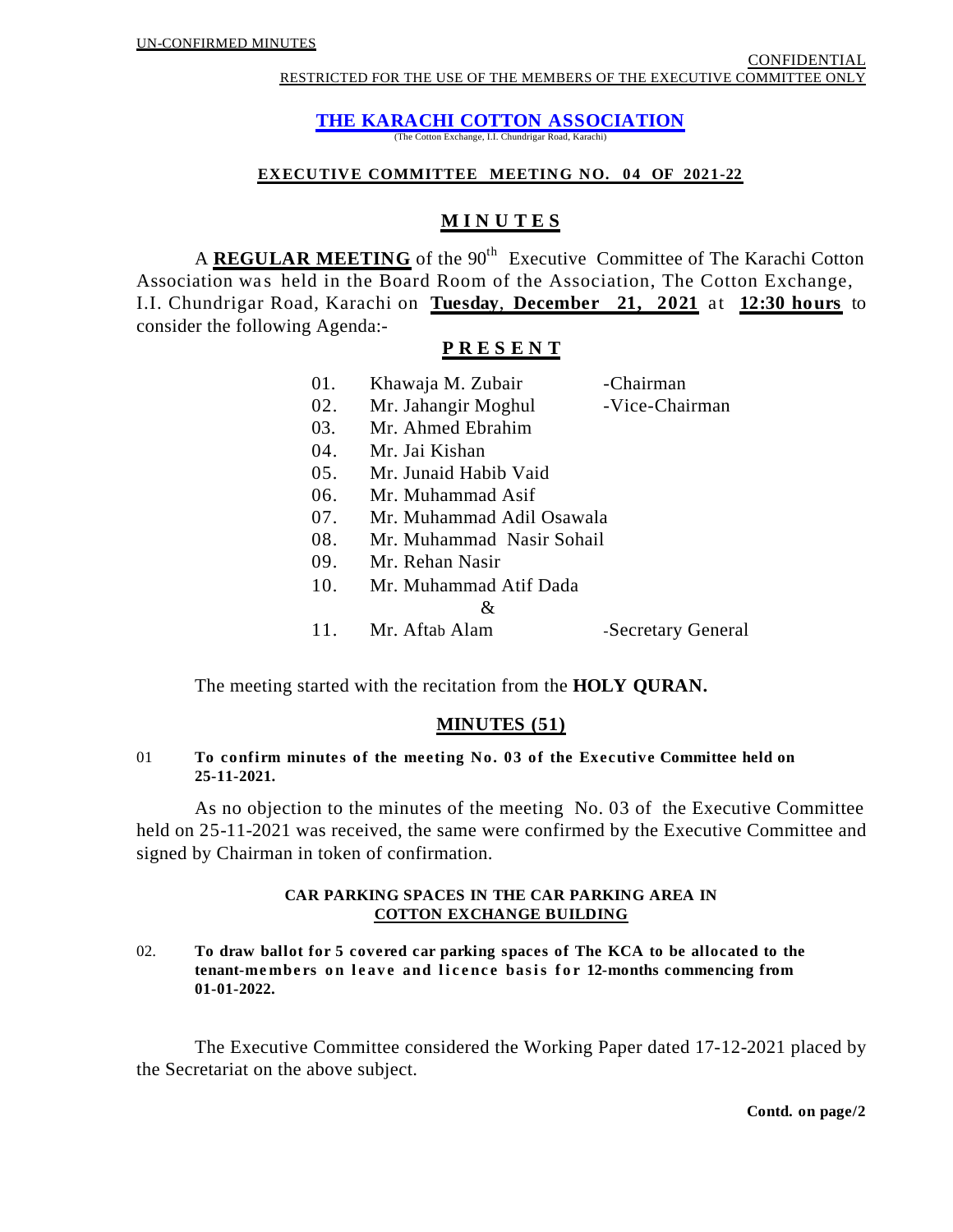The Secretary General informed the Committee that 18 applications for the allocation of 05 covered Parking spaces at the KCA Car Parking Area, on leave and license basis for 12-months commencing from 01-01-2022, were received from the tenant members of the KCA. As interested applicants had exceeded the numbers of spaces available, the allocation of 05 parking spaces would be considered through Ballot, he added.

**RESOLUTION No. 36:** As a result of ballot, the following tenant members declared successful:-

|              | Name of the firm                            | Car Parking Space No. |
|--------------|---------------------------------------------|-----------------------|
| $\mathbf{i}$ | M/s. Shafiq Enterprises                     |                       |
| $\rm ii)$    | M/s. Haji Khudabux Amir Umar (Pvt.) Limited |                       |
| iii)         | M/s. Muhammad Shafi                         | h                     |
| iv)          | M/s. H.Pir Mohd. Shamsuddin                 |                       |
| V)           | M/s. Sapphire Textile Mills Ltd.            |                       |

The Executive Committee referred to the Building and Finance Committee, the proposal of Mr. Muhammad Adil Osawala to allocate 05 covered Parking spaces at the KCA Car Parking Area to the higher bidders for consideration.

## **REQUIREMENT FOR SUBMISSION OF PLAN OF ACTIVITIES OF THE ASSOCIATION FOR NEXT THREE YEARS TO THE DGTO, MINISTRY OF COMMERCE, GOVERNMENT OF PAKISTAN, ISLAMABAD. UNDER RULES 22 & 23 OF TOA/TOR, 2013**

# 03. **To approve drafts of Three Years Plan of Activities of the KCA for submission to the Directorate General of Trade Organizations, Ministry of Commerce, Islamabad in pursuance of Rules 22 & 23 of the TOA/TOR 2013.**

The Executive Committee considered, in detail, the drafts of Three Years Plan of Activities of the KCA for the years 2021-22, 2022-23 and 2023-24 placed by the Secretariat for approval.

**RESOLUTION No. 37:** After consideration, the Executive Committee approved the drafts of Three Years Plan of Activities of the KCA for the years 2021-22, 2022-23 and 2023-24 as prepared by the Secretariat for onward submission to the Regulator of Trade Organizations, Ministry of Commerce, Government of Pakistan, Islamabad in pursuance of Rules 22 & 23 of the TOR, 2013.

# **HVI COMMITTEE**

# 04. **Recommendations of the HVI Committee meeting held on 17-12-2021.**

**RESOLUTION No. 38:** After consideration, the Executive Committee approved the recommendations of the HVI Committee as contained in its minutes of the meeting held on 17-12-2021.

The Executive Committee also approved induction of Mr. Muhammad Adil Osawala, member, E.C, the KCA in the KCA's HVI Committee.